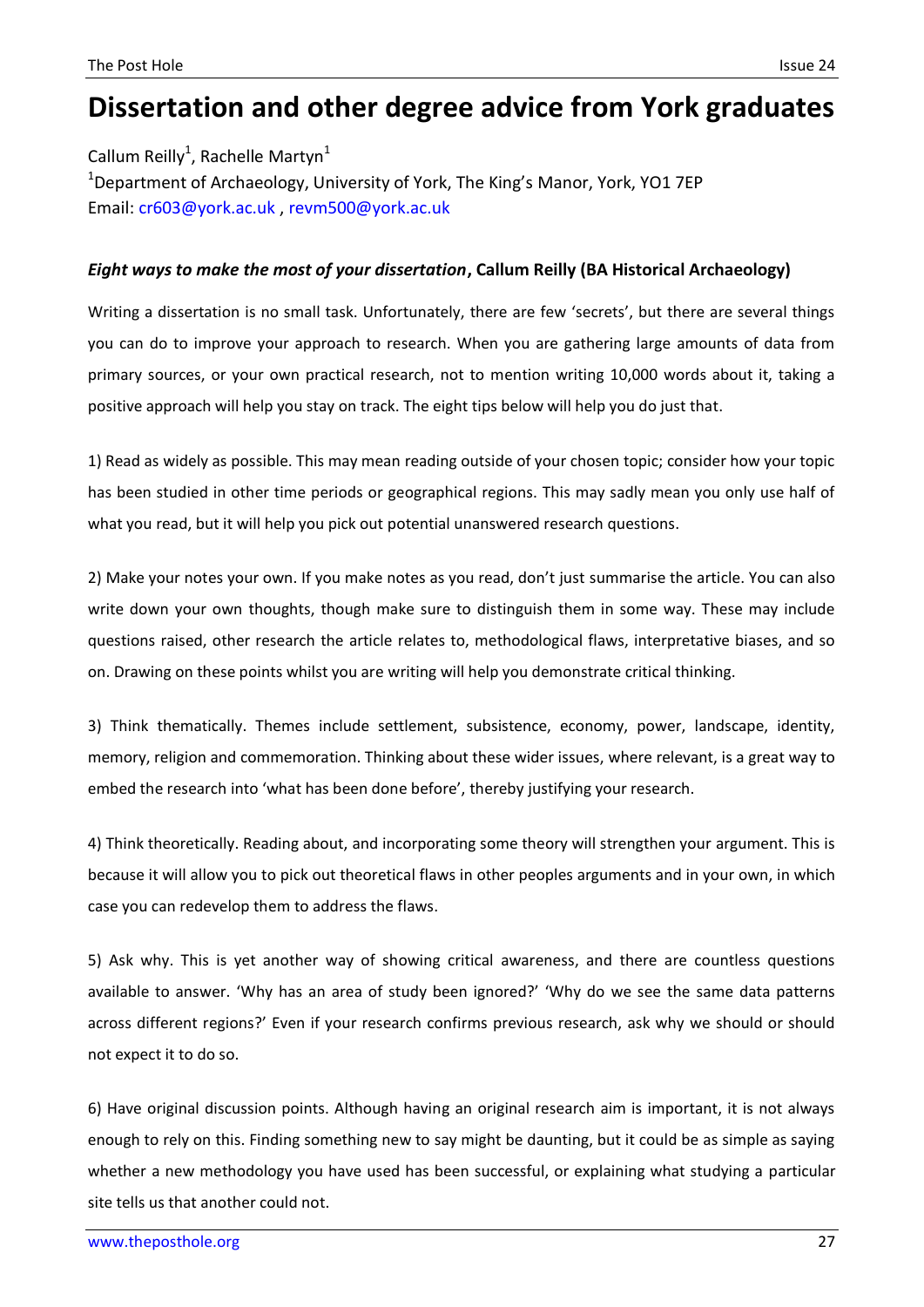7) Signpost clearly where necessary. Using signposting, such as 'for example, 'however' or 'despite this', will help structure your argument. But be wary of overusing them. A paragraph full of 'howevers', or similar phrases, will suggest your argument is either not developed enough, or not structured clearly.

8) And finally, make the most of your resources. In particular, be sure to have something to ask and something to show your supervisor for your supervisorials. Take some time to look at books such as The Craft of Research (Booth et al. 2003), which is a handy reference guide on writing arguments and presenting your research. You can also have a look at chapters 12 and 13 in The Archaeology Coursebook (Grant et al. 2008).

One last piece of advice: stay sane and take the time to put your dissertation to one side for a while. This will not only help you relax, but will also help you think more clearly and critically about your own research. One and a half years might seem like a short time to gather data and write 10,000 words in relation to your research question or aim, but it will at least prove enough time to understand what approaches work best for you. Good luck!

## **Recommended reading**

Booth, W.C., Colomb, G.G. and Williams, J.M. (2003) The Craft of Research (2nd ed.) Chicago: University of Chicago Press

Grant, J., Gorin, S. and Fleming, N. (2008) The Archaeology Coursebook (3rd ed.) London: Routledge

## *Getting through the ups and downs of Third Year***, Rachelle Martyn (BSc Bioarchaeology)**

My original feelings towards third year were somewhere between excitement and fear of that moment when you eventually find yourself sitting on your bed in an oversized jumper, eating an entire box of celebrations, considering when it would be appropriate to call your mum in tears…

Thankfully, this year was (relatively) unheeded. In fact, third year brought for me, the best of my three years at university. It is difficult to give general advice because we all vary in the attitudes we hold towards work, the manner in which we deal with stress and our overall outlook on the degree. However, being on the severe end of the highly strung spectrum I can offer some pointers which may be used to varying degrees, depending on the nature of the individual student.

Firstly, and probably most importantly: start early. The module in your first term is great but you'll find you neglect your dissertation. This is understandable given the work load, however, maintain a degree of